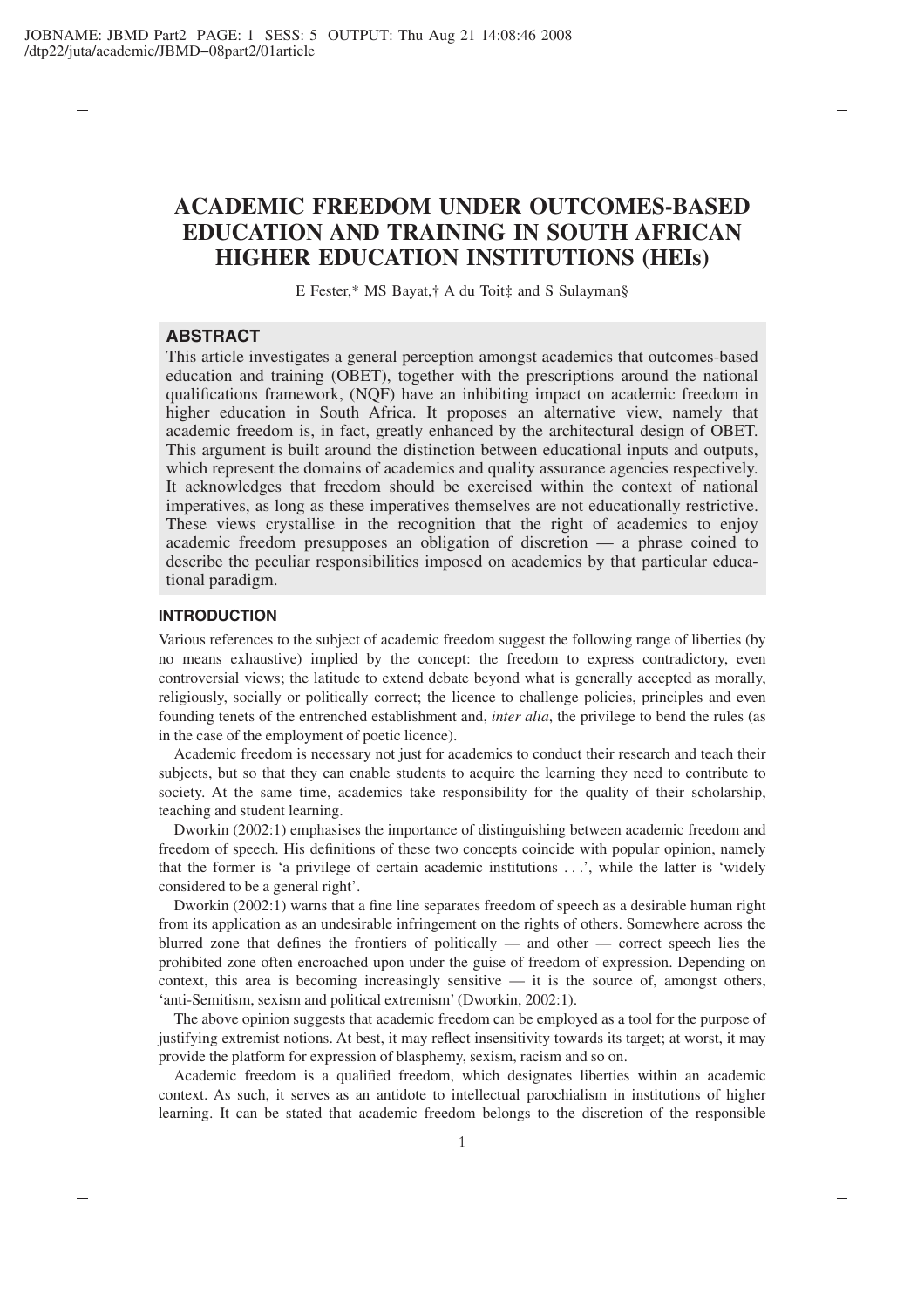#### 2 *Journal of Business and Management Dynamics (JBMD)*

academic — the balanced, integral champion of the common good of mankind in whose care the progress of a nation is entrusted. In the hands of anyone less endowed, it can become a tool capable of dismantling the very foundations upon which nation building is premised.

A critical, underlying stance of this article is that responsible academic freedom is integral to the healthy maintenance of academic enquiry. It should be entrenched in institutions of learning. It should be encouraged so that the knowledge and attitudes that govern lives are continuously interrogated to ensure growth, development, and liberation of the mind, the spirit and, in general, the lives of mankind.

# **ACADEMIC FREEDOM AND INSTITUTIONAL AUTONOMY**

Academic freedom is sometimes confused with autonomy, thought and speech freed from all constraints. But academic freedom implies not just freedom from constraint but also freedom for academics and students to work within a scholarly community to develop the intellectual and personal qualities required of citizens in a vibrant democracy and participants in a vigorous economy.

In an attempt to narrow down the focus of this article, a brief reference to Dlamini's distinction between ac*ademic freedom* and *institutional autonomy* in South African universities is employed. He warns that government funding of higher education is a major threat to institutional autonomy — and that institutional autonomy is a prerequisite for academic freedom (Dlamini, 1997:3). Dlamini and others seem to concur that higher education institutions in South Africa generally enjoy institutional autonomy. In contrast, it is proposed that, during this transitional phase of democracy in South Africa, certain laws and government decrees introduced to address injustices inherited from its apartheid past will necessarily impact on the autonomy of institutions, broadly defined as 'the freedom of the university to choose (on academic grounds) who should teach, what should be taught, how it should be taught and who should be admitted as students' (1997:3).

A case in point could be laws governing equity issues, which directly impact on who should teach and who should be admitted as students. Any discussion on academic freedom in the South African context should bear in mind the distinction between academic freedom and institutional autonomy, so that arguments or deliberations can remain appropriately focused. All too often diatribes on the demise of academic freedom in South Africa are essentially arguments lamenting a perceived encroachment on institutional autonomy. This does not imply that institutions of higher learning should not defend their independence, especially in this time of increasing stakeholder involvement. As has been mentioned earlier, institutional autonomy and academic freedom are mutually dependent. In this context, higher education institutions are not insular entities. They need to produce the human capital needed to achieve a nation's strategic goals at given points in time. As such, they are accountable to the nation that sustains them. In South Africa, more than ever before, institutions of higher learning need to gear themselves to produce manpower according to the Human Resources Strategy, which is formulated around a transformational agenda. This agenda, infused in all sectors of the nation, should be evident in the manner in which higher education institutions conduct their business as well. To this extent, institutions of higher learning are obliged to function within the ambit of national strategic goals.

# **INSTITUTIONAL AUTONOMY AND INSTITUTIONAL ACCOUNTABILITY**

The distinction between institutional accountability and institutional autonomy is often blurred. Institutions of higher learning should be autonomous, but this does not mean that they are not accountable to the nation that spawns them. Institutional accountability should not be perceived as an erosion of institutional autonomy, as long as institutions strive to achieve overarching national strategic objectives, as they manifest in the core business of education and training. When this obligation (to account to the nation) is taken too far by national quality assurance agencies,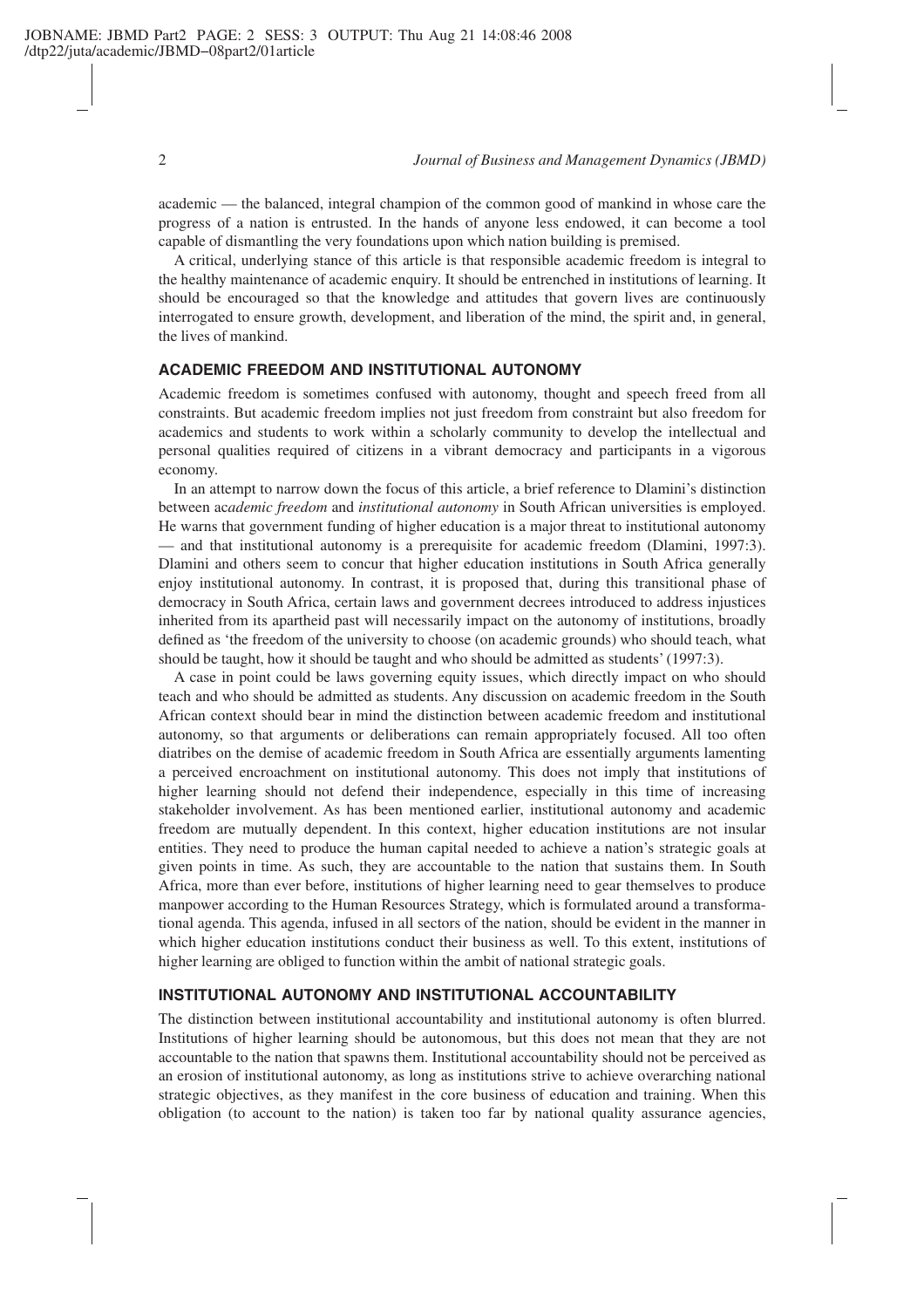*Academic Freedom under Outcomes-Based Education and Training in South African (HEIs)* 3

especially if it becomes an interference in the specialist expertise of academics, the institution's autonomy is encroached upon, and academic freedom would then be compromised.

#### **IN SEARCH OF THE SPACE FOR ACADEMIC FREEDOM**

#### **The National Qualifications Framework (NQF)**

The world is an ever-changing place, politically, geographically and technologically. The rapid technological advances of the 20th century have placed education systems under extreme pressure as they try to adapt and incorporate these changes in an effort to produce more creative, effective and adaptable people. Success, or even survival, in such a world demands that South Africa has a national education and training system that provides quality learning, is responsive to the ever-changing influences of the external environment and promotes the development of a nation that is committed to life-long learning.

The introduction of a national qualifications framework (NQF) in South Africa, which is intended to incorporate both vocational and academic qualifications, is generally perceived amongst academia in higher education circles as cumbersome. (RSA, 2003:8) This view is often expressed with reference to the prescriptions within national policy that perpetuate outcomesbased education and training (OBET) as the preferred approach to education and training in South Africa. Outcomes-based education is a process that relies on, first, determining the required results and, second, identifying the skills and knowledge needed to achieve those results. The emphasis on skills-based learning based on unit standards and demonstrated competences is perceived, especially within higher education circles, as a fragmentation of the learning process, accompanied by an over-emphasis on practical competences (RSA, 2003:8). In a nutshell, vocational competence is perceived to enjoy pre-eminence over cognitive astuteness. The pre-eminence of outcomes over knowledge (or 'content') in the design of learning programmes is interpreted as a critical flaw in the reconfiguration of higher education in South Africa (Allais, 2003:17).

It is not the purpose of this article to enter into a protracted defence of each component of OBET and the NQF. In this context, it will be argued that within the architecture of this new higher education paradigm lies the space for promoting academic freedom.

Allais (2003:4) suggests that the problems with implementation are associated first with a marginalisation of curriculum and, second, with pedagogic issues within the NQF approach including its tendency to close down debate.

The two criticisms mentioned here are:

- The marginalisation of curriculum and pedagogic issues. Allais joins a growing number of HE commentators who question the shift from a content-based curriculum design to an outcomes-based one. Essentially, she voices the sentiments of a significant number of critics who are not convinced that the perceived neglect of input variables, such as subject matter, is justified in the new outputs-oriented, assessment-based learning philosophy.
- Its tendency to close down debate. This view is based on her claim that the NOF has been marketed in the rhetoric of emancipation heralded by the post–1994 democracy. This euphoria, she maintains, has insulated the new educational paradigm from surgical scrutiny.

Words such as 'restrictive', 'reductionism' (Allais, 2003:11;17), which refer to the South African NQF, reflect her view that academic freedom has been neutralised in the current educational dispensation. The rest of this article will examine these perceptions.

#### **The goals of the NQF**

It is well known that the NQF has been erected as a tool for educational, social, economic and related reform. This transformation of the provision of learning in SA cannot be separated from the political agenda — nor should it. The liberating political agenda inherent in the NQF is itself a mechanism capable of transforming the educational landscape from the prescriptive, insular,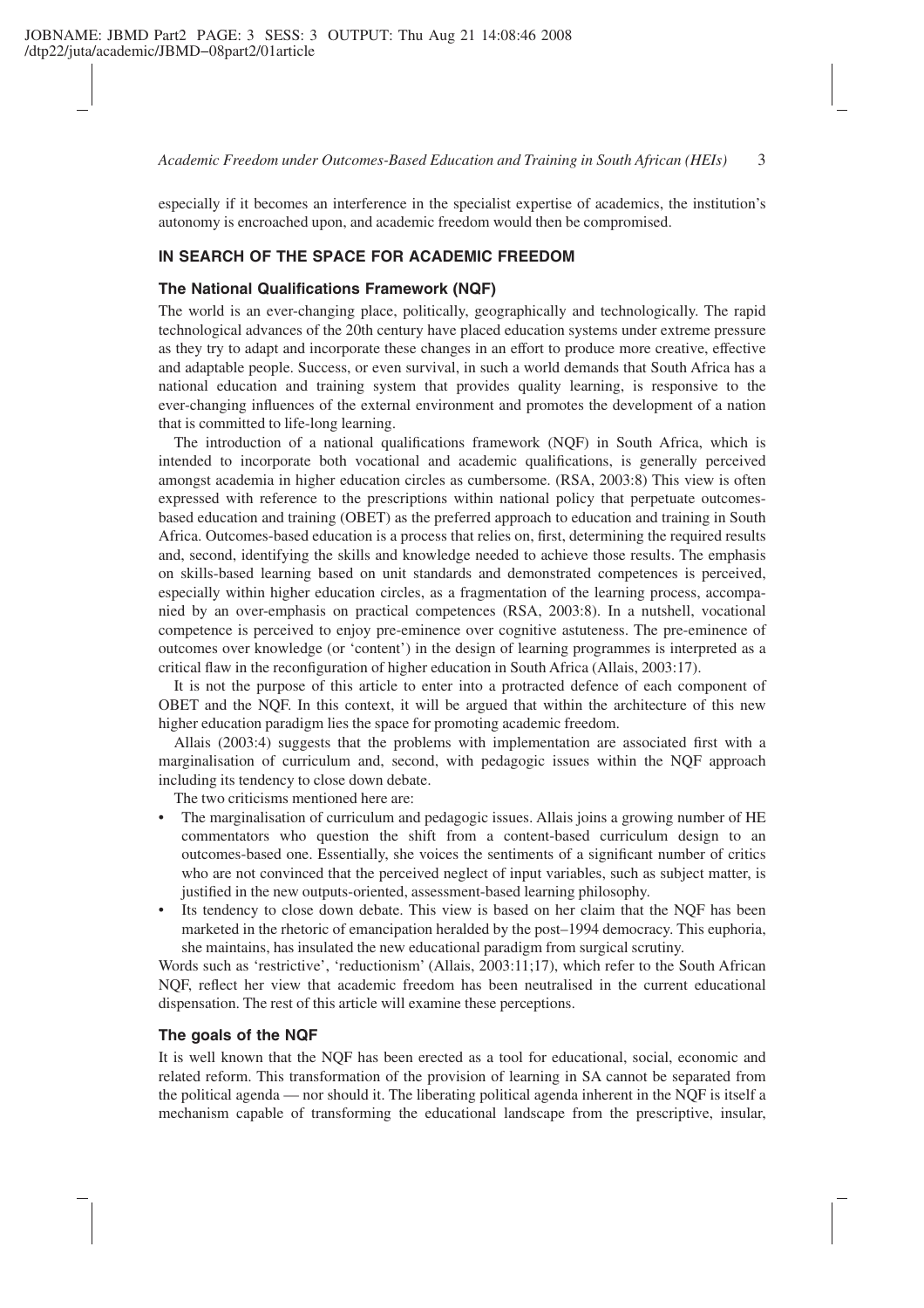teacher-centred, rote-learning approach of the previous dispensation. A brief scrutiny of international trends in education will reveal that the OBET system, given its weaknesses, is comfortably positioned to meet the challenges of learning in the 21st century. Much in this regard can be inferred from the objectives of the South African NQF:

- To create an integrated national framework for learning achievements;
- Facilitate access to, and mobility and progression within education, training and career paths;
- Enhance the quality of education and training;
- Accelerate the redress of past unfair discrimination in education, training and employment opportunities;
- Contribute to the full personal development of each learner and the social and economic development of the nation at large.

A critical analysis of the above objectives reveals a balanced framework for expanding learning opportunities in an equitable manner for the purpose of nation building and individual growth. It is an opening up — a dismantling of barriers of control — rather than a closing in or narrowing down for the sake of satisfying a political agenda. The NQF has advantages for both the learner and the employer. The learner has access to a national qualification, a choice of what and where to study, recognition of previous studies, and inclusion in a national record of studies. The employer has the options of in-service training and evaluation, training based on measurable outcomes and a more accurate skills profile of employees.

It should be noted that the national objectives of the NQF do not contain an element of intent that is discordant with the ethos of a true academic in the 21st century, who accepts ethical social engineering as one of the ultimate outcomes of education. Admittedly, the project is an ambitious one, given the fragile condition of the socio-economic platform on which to implement it. It can be stated that the test of validity would only be evident in practice, at an operational level, when objectives translate into practical implementation. Nevertheless, the intention of releasing the human spirit to the benefit of the individual and society, through education and training, is an honourable one which needs to be supported.

This expansiveness reflected by the goals of the NQF is not limited to a national strategic level, but is evident in structural details of templates that guide the teaching and learning process from programme design to final assessment guidelines. This category, namely teaching and learning (including research), constitutes the core business of higher education institutions. It is here that national imperatives should manifest themselves — but it is equally important that the academic's autonomy should be upheld in this category. By drilling down to the operational level, where academics are involved in teaching and learning activities, it can be demonstrated that academic freedom to experiment, to employ initiative — essentially to expand the frontiers of chosen disciplines — does exist in OBET.

### **Inputs and outputs**

The flexibility of OBET lies in its design as an outputs-based approach to the delivery of education and training. In the past, academics highly specialised in their disciplines were inhibited by prescriptions that mapped the content requirements (syllabi) for a specific subject and learner group. This preoccupation to standardise content matter is typical of an inputs-based approach to education and training — and is in direct contrast to OBET.

OBET does not impose such prescriptions on academics, and is therefore more suited to the development of programmes in higher education. Academics need to constantly incorporate research-led knowledge in curricula, rather than be bound by archaic theories and outdated information that have little or no bearing on current technological advancements. Knowledge is in flux — and academics should be allowed the flexibility to offer relevant learning material. OBET ensures that the inputs (subject content) of a learning programme are left to the discretion of the educator, who is assumed to be the best suited to decide on the latest and most current material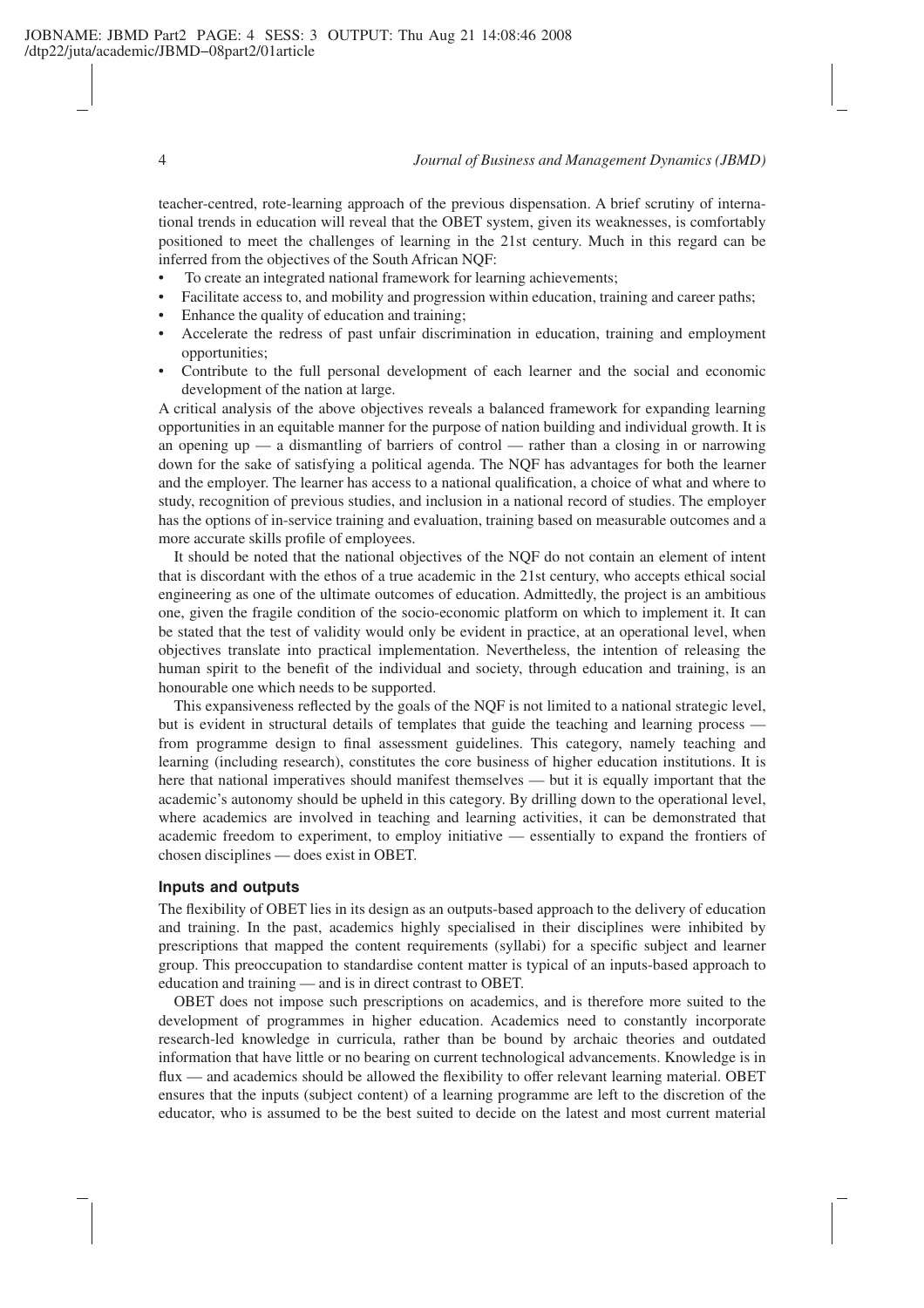#### *Academic Freedom under Outcomes-Based Education and Training in South African (HEIs)* 5

appropriate to her subject. This sovereignty constitutes the space for the exercise of academic freedom within the new educational paradigm.

The outputs (outcomes) on the other hand represent the framework within which education and development should occur. They are the manifestation of national goals and imperatives in the lecture theatre. Educational *outcomes* therefore represent the educational end-products, achieved through a cascading process which originates from a national strategic plan. They depict the alignment of the learning event with national goals — for which the institution will assume accountability. They do not impose on the educator's primary area of responsibility, namely the inputs. Academics have striven hard to maintain autonomy over their disciplines. In this context, the country's conversion to OBET represents an achievement on this front for academics, and should be celebrated as such.

The relationship between the past and the present is a reciprocal one. In the past, inputs were controlled by educational authorities, to the extent that educators were evaluated according to their faithful adherence to content prescriptions in syllabi. The effect was that 'textbook-bound teachers' emerged. In worst-case scenarios, they simply ensured that they were a page ahead of the class in order to qualify to teach. Such educators, protected by a teacher-centred philosophy, were unable to offer the crucial basic principles underpinning the disciplines that they taught, thereby discouraging deep and lifelong learning. Yet they enjoyed more favourable evaluations than the experts in the field. Subject experts, who often felt it necessary to deviate from the dictates of the syllabus in order to consolidate crucial foundational concepts, were frowned upon. Teaching 'mechanics' did well in this environment; subject experts and academics failed. Teaching conformists excelled; progressive non-conformists were often censored. Experimentation and research were hampered. The result was that academic creativity was severely stunted under the old dispensation, as was academic freedom.

OBET effectively addresses this unsatisfactory state of affairs, by ensuring autonomy around core business of educational institutions, while at the same time providing a framework within which the educational goals of a nation can be pursued. In summary, inputs, the domain of the academic experts, are left to the discretion of such experts, while outputs, the domain of national strategic planning, ensure that all learning events are aligned towards the achievement of the national goals of the NQF.

The purpose of outcomes is to ensure alignment to national objectives. They are a critical component of curriculum planning in higher education. At present, there appears to be no justifiable reason why higher education institutions in South Africa should not embrace the OBET paradigm. OBET promotes academic freedom in the autonomy around its inputs, while it ensures accountability to the 'extended agenda' of the NQF through its outputs.

#### **Assessment according to the South African Qualifications Authority (SAQA)**

According to Mokhobo-Nomvete (2008:1), the SAQA Act 58 of 1995 prescribes the formulation of policy, guidelines and criteria as a primary function of SAQA. Among such policies, guidelines and criteria that SAQA has to formulate is a system of assessment. Such a system is an imperative element of the quality assurance policy of SAQA. The formulation of an assessment system for the NQF occurs within the context of OBET broadly and OBET assessment specifically, as the NQF is an OBET framework for standards and qualifications. In addition, the underlying principles and objectives of the NQF underpin the assessment system.

Taking cognisance of the fact that the NQF is an OBET framework, the rationale for the establishment of the NQF is rooted in the history of South Africa and the reconstruction and development goals of the democratic government of the country. The NQF is a framework for transformation and quality. The principles underpinning the NQF are in part a response to the inequitable education and training policies of the previous dispensation. They embody the social, political and economic goals of the current democratic order which are fundamental to the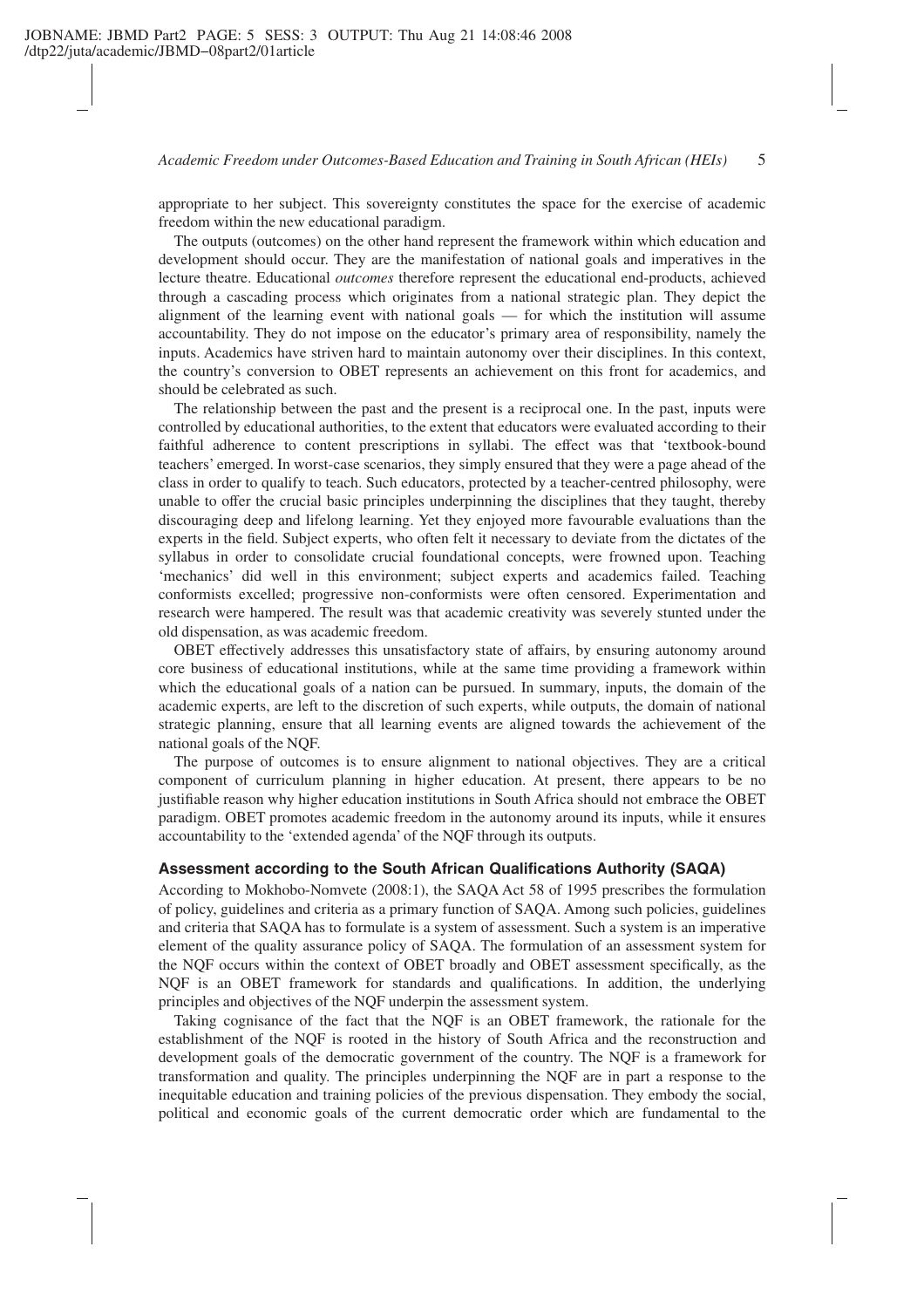#### 6 *Journal of Business and Management Dynamics (JBMD)*

government policies for reconstruction and development. They carry notions of transformation and point to transformation imperatives. They also carry notions of quality and point to quality assurance practices, of which assessment is a part. Finally, they inform the objectives that the NQF should be a vehicle for the eradication of unjustness, the achievement of reconstruction and development goals, transformation, and the promotion of quality in education and training. To ensure the credibility of an assessment system for the NQF, these principles cannot be ignored, particularly as the NQF, as other OBET frameworks, is essentially an assessment-driven framework (Mokhobo-Nomvete, 2008:1).

In addition to the above, according to Mokhobo-Nomvete (2008:1), the NQF is not a uniquely South African phenomenon underscored by parochial concerns. The international trend (as witnessed in such countries as Australia, New Zealand, Scotland, England, Ireland, and Wales) is towards the establishment of national qualifications frameworks underpinned by the principles listed below — principles that underpin the objectives of the NQF:

- *Integration:* form part of a system of human resources development which provides for the establishment of a unifying approach to education and training;
- *Relevance:* be and remain responsive to national development needs;
- *Credibility:* have international and national value and acceptance;
- *Coherence:* work within a consistent framework of principles and certification;
- *Flexibility:* allow for multiple pathways to the same learning ends;
- *Standards:* be expressed in terms of a nationally agreed framework and internationally acceptable outcomes;
- *Legitimacy:* provide for the participation of all national stakeholders in the planning and co-ordination of standards and qualifications;
- *Access:* provide ease of entry to appropriate levels of education and training for all prospective learners in a manner which facilitates progression;
- *Articulation:* provide for learners, on successful completion of accredited prerequisites, to move between components of the delivery system;
- *Progression:* ensure that the framework of qualifications permits individuals to move through the levels of national qualifications via different appropriate combinations of the components of the delivery system;
- *Portability:* enable learners to transfer credits of qualifications from one learning institution and/or employer to another;
- *Recognition of prior learning:* through assessment, give credit to learning which has already been acquired in different ways;
- *Guidance of learners:* provide for the counselling of learners by specially trained individuals who meet nationally recognised standards for educators and trainers.

### **QUALITY ASSURANCE**

An integral function of any higher education institution is to maintain, monitor and account for the quality of its education and training. The assurance of quality is incumbent upon any academic charged with that responsibility. Allais (2003:16) has the following to say about quality assurance under OBET:

. . . what appears to be happening is that individuals with subject expertise in the area to be 'quality assured' are not involved in the quality assurance processes; instead, people who are experts in 'quality assurance', who understand the 'quality assurance system', will evaluate programme delivery. Specialists, people who actually know their field, whether that is an occupational field such as construction or a curriculum field such as physics, are given very little responsibility within this system . . . (Allais, 2003:16)

What Allais describes as a shortcoming within the new quality management systems under the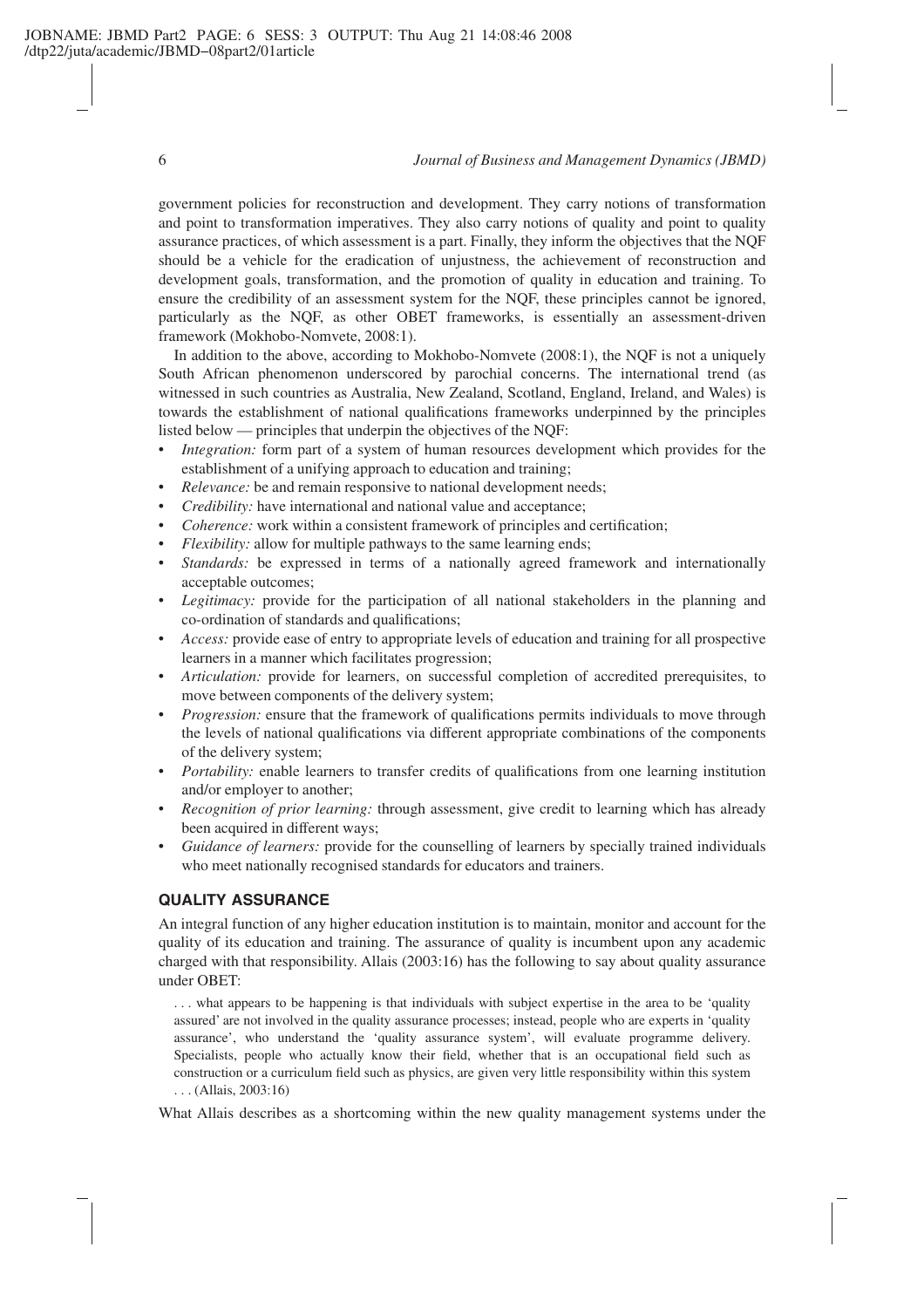*Academic Freedom under Outcomes-Based Education and Training in South African (HEIs)* 7

ETQAs could be viewed as a strength. Externally imposed quality assurance should focus on the outcomes, while the subject expert enjoys the academic freedom to manage the quality of the inputs.

Allais (2003:16) identifies two practitioners in the above extract: the subject expert and the quality assurer, and, in the same context, she infers that the subject expert's role is diminished in the quality assurance exercise. While the assurance of quality is an integral element of any system, including the educational system, one needs to bear in mind that the academic is not only a professional educator but a highly specialised subject expert as well, hence best qualified to pronounce on quality issues within his or her field of expertise. The delivery of knowledge in the lecture theatre is the sole responsibility of the lecturer. Any questioning of an academic's choice of learning material should be limited to its relevance to the prescribed outcomes. This ensures that the paths (not path) to attaining those outcomes are decided by academics, who have the freedom to impose their specialist knowledge on the learning programme, unhindered by content prescriptions. Academics could be seen to have *carte blanche* to exercise their subject expertise as required. Personal research, current research and tailor-made interdisciplinary designs to subject offerings are all examples of learning packages that only the expert in the field is able to deliver — and should be allowed to deliver, as long as *the outcomes of the programme are achieved*.

In the above context, it seems appropriate that the quality assurance expert need not (necessarily) be a subject expert, for the quality assurance process is not primarily directed at inputs (the academic as the champion of the specific discipline is best suited to decide on its quality) but at outputs. This re-focusing is critical. The apparent oversight around content, as suggested by Allais (2003:16), is understood to be a statement of confidence in the ability of academics to quality-manage their own disciplines. The quality assurance process is intended to make pronouncements on a host of deliverables which include alignment to national objectives. It ensures that, while the scholarly freedom of academics remains uncompromised, their outputs are monitored in terms of institutional and national objectives. The specific focus of the quality assurance process on outputs, rather than inputs, should be a deciding factor in the development of a brief for quality assurance agencies in higher education, and can constitute the subject of further research.

In the above context, it can be stated that the design of prescribed outcomes, rather than the design of content syllabi, distinguishes OBET as an educational philosophy that enshrines academic freedom. Specialists in their fields of study should have a free reign to offer their courses unencumbered by previously defined subject matter and material prescribed by academic planners.

# **CONCLUSION**

The scope for academic freedom within the teaching and learning environment is visualised in this article to be well beyond the potential offered in the previous educational dispensation. This places a particular responsibility on the academic — an obligation to apply his or her discretionary powers when choosing learning material and deciding on methods of delivery. The concerns around standards, access and assessment of competences and language as barriers can be effectively addressed through an imperative requirement within the armoury of the new-age educator: an *obligation of discretion*. This concept relates to the pivotal, critical role accorded an educator in the current dispensation and is the direct consequence of being afforded academic autonomy. Those who have embraced the obligation of discretion will develop mechanisms to deal with diversity, to incorporate personal and collaborative research findings in their offerings and to offer developmental trajectories as well as enrichment and fast-tracking opportunities to learners, thereby promoting competence-based rather than time-based learning. In short, the destinations of learners are defined for them by the outcomes, but the paths that lead to them are determined through a symbiotic engagement between the academic, as guide, and the learners. The different paths of learners striving towards a common destination represent the broadened scope for academics within which to exercise academic freedom, while the achievement of outcomes affirms that the learning process will contribute to the full personal development of each learner and the social and economic development of the nation at large.